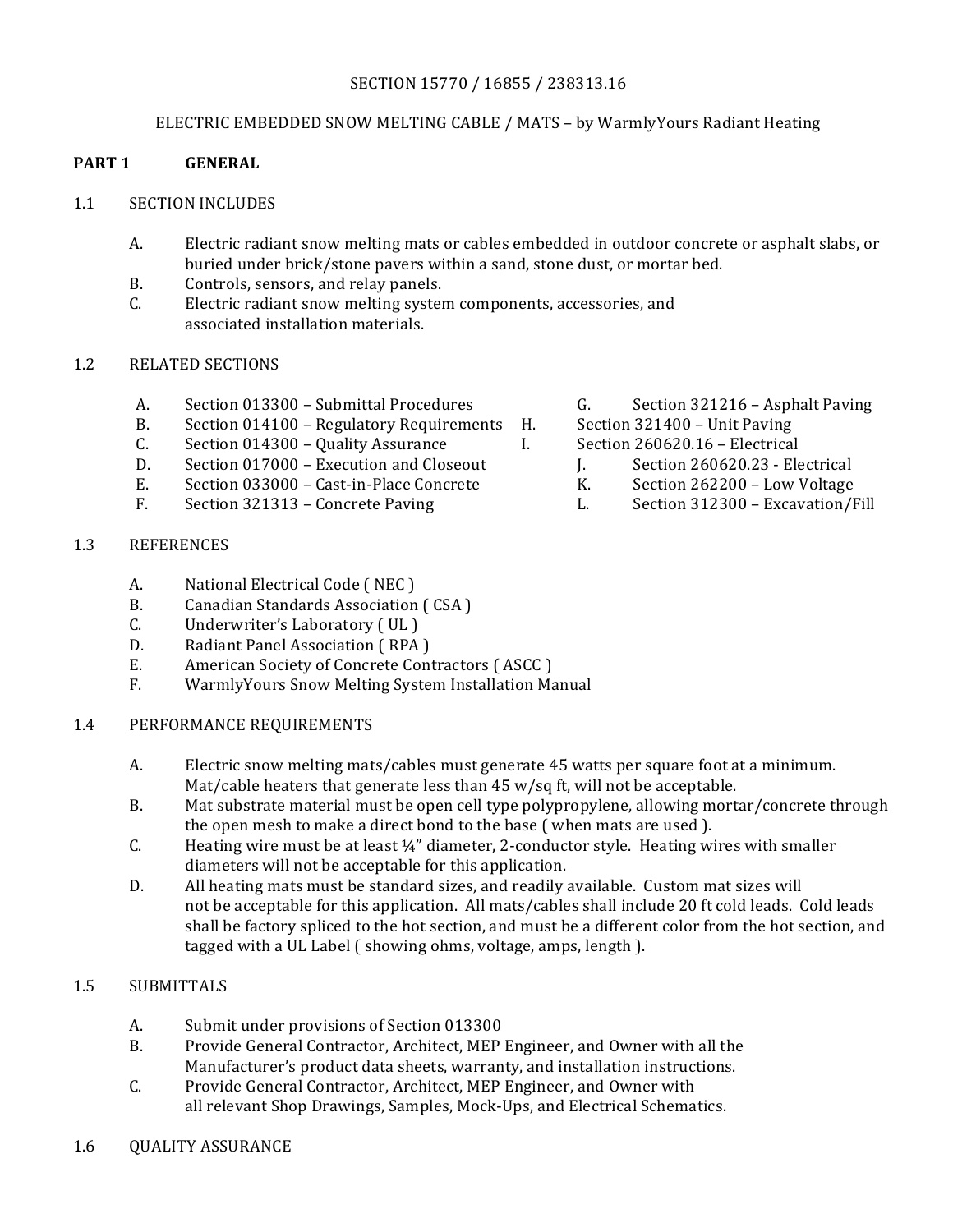- A. Manufacturer Qualifications & Services:
	- 1. 5 years of experience ( $minimum$ ) with electric radiant snow melting systems.
	- 2. Snow melting mats/cables, controls, sensors, relays, and related items shall be provided by one manufacturer.
	- 3. Must provide 24/7 technical installation support, and free design assistance.
- B. Installer Qualifications:
	- 1. Must have verifiable experience successfully completing projects of similar size, and /or has been trained or certified by a manufacturer's representative.
	- 2. A licensed electrician shall complete all electrical rough-in, and electrical connections required to complete the system installation.
- C. Regulatory Requirements and Approvals Electric Snow Melting Systems. Provide an electric snow melting system that complies with the following requirements:
	- 1. Snow melting cables/mats for installation in concrete, asphalt, or under pavers shall be Listed to UL 1673, UL 515, ANSI/IEEE 515.1 and CAN/CSA -C22.2 No. 130.
- D. Pre-Installation Meetings:
	- 1. Coordinate work with other trade representatives ( general, electrical, paving, and other trade contractors ) to verify areas of responsibility (scope of work ).
	- 2. Review project timeline and construction deadlines to ensure project will comply with all manufacturer's installation instructions and warranty requirements.

# 1.7 DELIVERY, STORAGE AND HANDLING

- A. Deliver materials in manufacturer's original, unopened, undamaged containers with identification labels intact.
- B. Store materials protected from exposure to harmful site conditions, and in an area protected from vandalism and theft.

# **PART 2 PRODUCTS**

### 2.1 MANUFACTURER

- A. WarmlyYours PH: 800-875-5285 FX: 800-408-1100 2 Corporate Drive, Suite 100 Long Grove, IL 60047 Web: www.warmlyyours.com Email: gjazwinski@warmlyyours.com
- B. Substitution requests must be approved 15 days prior to bid due date. Alternative equipment manufacturer must provide all relevant product data sheets, warranty, installation instructions, shop drawings, samples, and electrical schematics. Alternative equipment must meet specified material standards.

### 2.2 ELECTRIC RADIANT SNOW MELTING MAT/CABLE

- A. The WarmlyYours Heating Cable consists of a two-conductor stranded copper alloy resistance wire covered by primary fluoropolymer insulation. A braided metal sheath surrounds the primary insulation, and serves as a ground, before a second (final) layer of PVC, EPR, or Zero Halogen Polyolefin jacketing, which serves as the outer shell. The heating cable is taped in a serpentine pattern to a flexible polypropylene mesh at 3" on center spacing ( for mats only ). The 20 Ft cold lead return wire is factory installed (spliced) at one end of the mat/cable. All hot section must be green in color. All cold lead section must be black in color, and include a UL label for identification.
- B. The WarmlyYours Snow Melting Mat/Cable shall be 120 VAC or 240 VAC, producing 45 watts per square foot  $( \text{ min } )$  and be UL Listed. Multiple mat systems must be wired in parallel by the installer. Each mat/cable heater must have a minimum 10 yr manufacturers warranty.